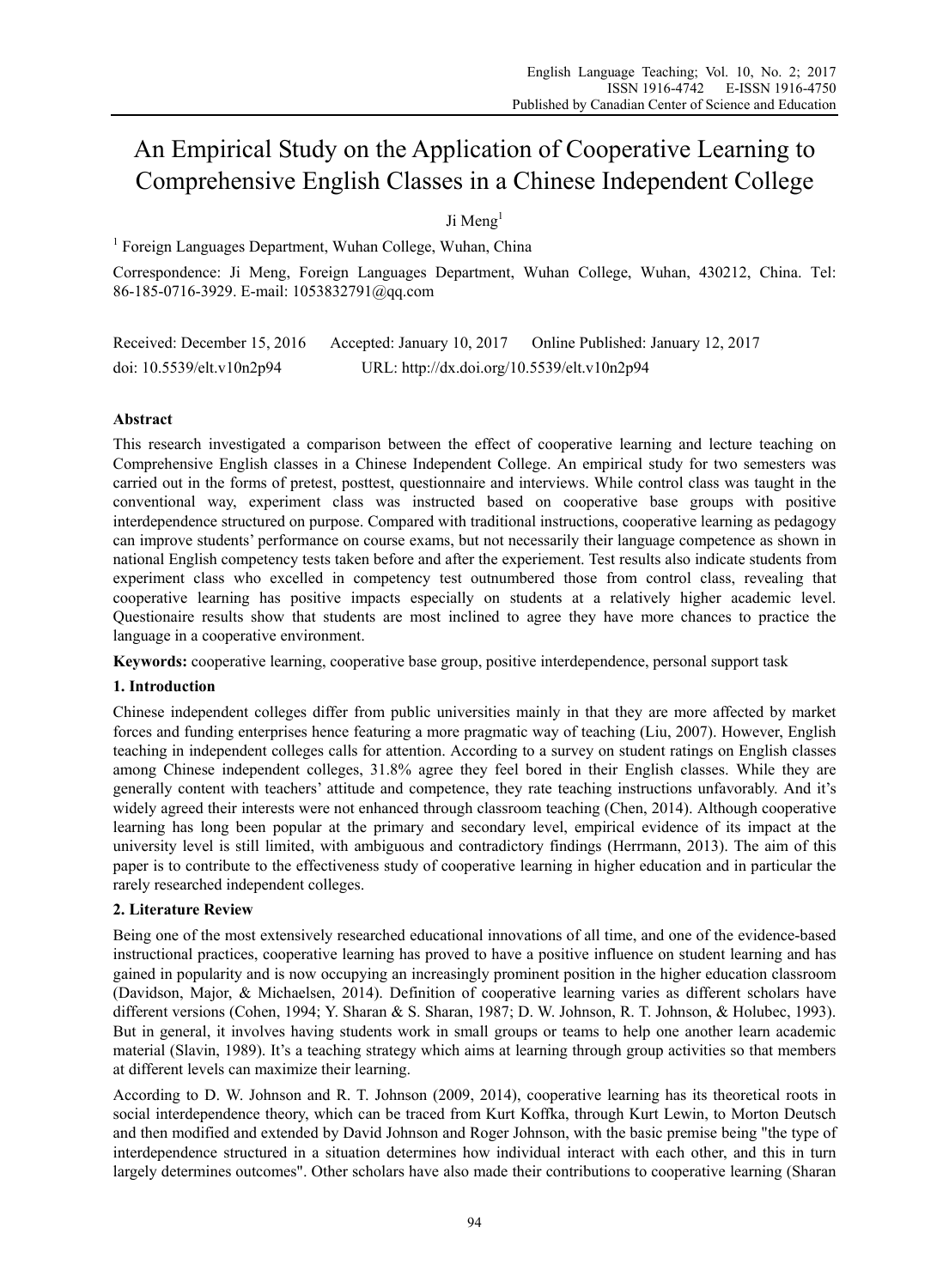& Sharan, 1989; Kagan, 1989, 2014; Slavin, 2010). Superiority of cooperative learning compared to traditional instruction is revealed in meta-analyses presented by many researchers (D. W. Johnson, R. T. Johnson, & Stanne, 2000; Kagan, 2014).

Cooperative learning can be implemented by structuring teaching assignments cooperatively, but a prerequisite to that is the existence of cooperative groups. As learning activities are conducted in the form of cooperative groups, how to set up cooperative groups effectively, what types of groups to choose are crucial to a dynamic cooperative environment. There are basically three types of cooperative learning groups which can be used interchangeably or together in practice, namely informal cooperative learning groups, formal cooperative learning groups and cooperative base groups. While the former two types highlight temporary groups lasting for only a short period from a few minutes to one class session to several weeks, cooperative base groups however are long-term heterogeneous cooperative learning groups with stable membership, which last from one to several years and provide the long-term, caring peer relationships necessary to make academic progress (Johnson & Johnson, 2014).

Some may take base groups as dividing the class into heterogeneous groups, but not all groups are cooperative. There is evidence that group membership in and of itself is not sufficient to produce higher achievement and productivity, positive interdependence is also required (D. W. Johnson & R. T. Johnson, 2014). Positive interdependence exists when there is a positive correlation among individuals' goal attainments. Individuals perceive that they can attain their goals if and only if the other individuals with whom they are cooperatively linked attain their goals (Johnson, 2009). Positive interdependence can be fostered through a combination of goals, tasks, resources, roles and rewards.

#### **3. Research Design**

This research is designed to answer three questions: 1) how to apply cooperative learning to comprehensive English classes? 2) Can cooperative learning improve student achievement and their English competency? Achievement here was defined as an outcome measure for teacher-made tests. English competency was validated by two national English tests taken before and after the experiment, which are college entrance examination and the Test for English Majors Band 4 respectively. 3) How do students evaluate such learning?

### *3.1 Participants*

The author carried out this experiment in an independent college in China. Two classes with 26 and 28 students from the English department were chosen to serve as the experiment group (EG) and the control group (CG). The experiment lasted for a school year of two semesters, during which participants took comprehensive English as a compulsory course and had six sessions each week for about 17 weeks each semester. Participants were at the second semester of their first year of study when the experiment began. To ensure the validity of the test results, the author used English scores from college entrance exams as proof of their English competency and the first semester course exam as pretest. Table 1 indicates, in college entrance exam, the mean score of the experiment class is slightly higher than that of the control class, but there exists no significant difference between the two classes ( $P=0.951>0.05$ ). Table 2 also indicates no obvious difference in pretest course exam between the two classes ( $P=0.166 > 0.05$ ).

| College Entrance Exam N |    | Mean    |        |      | $P(a=0.05)$ |  |  |
|-------------------------|----|---------|--------|------|-------------|--|--|
| EG                      | 26 | 10.115  | 13.542 | .061 | 0.951       |  |  |
| - CG                    | 28 | 109.893 | 13.093 |      |             |  |  |

Table 1. Competency test (college entrance exam) results before the experiment

| Table 2. Pretest (course exam) results before the experiment |  |
|--------------------------------------------------------------|--|
|--------------------------------------------------------------|--|

| Pretest   |    | Mean   | $_{\rm SD}$ |       | $P(a=0.05)$ |
|-----------|----|--------|-------------|-------|-------------|
| EG        | 26 | 75.846 | 7.928       | 1.403 | 0.166       |
| <b>CG</b> | 28 | 72.786 | 8.089       |       |             |

## *3.2 Research Procedures*

Both the experiment class and the control class were taught by the author herself. There is no difference in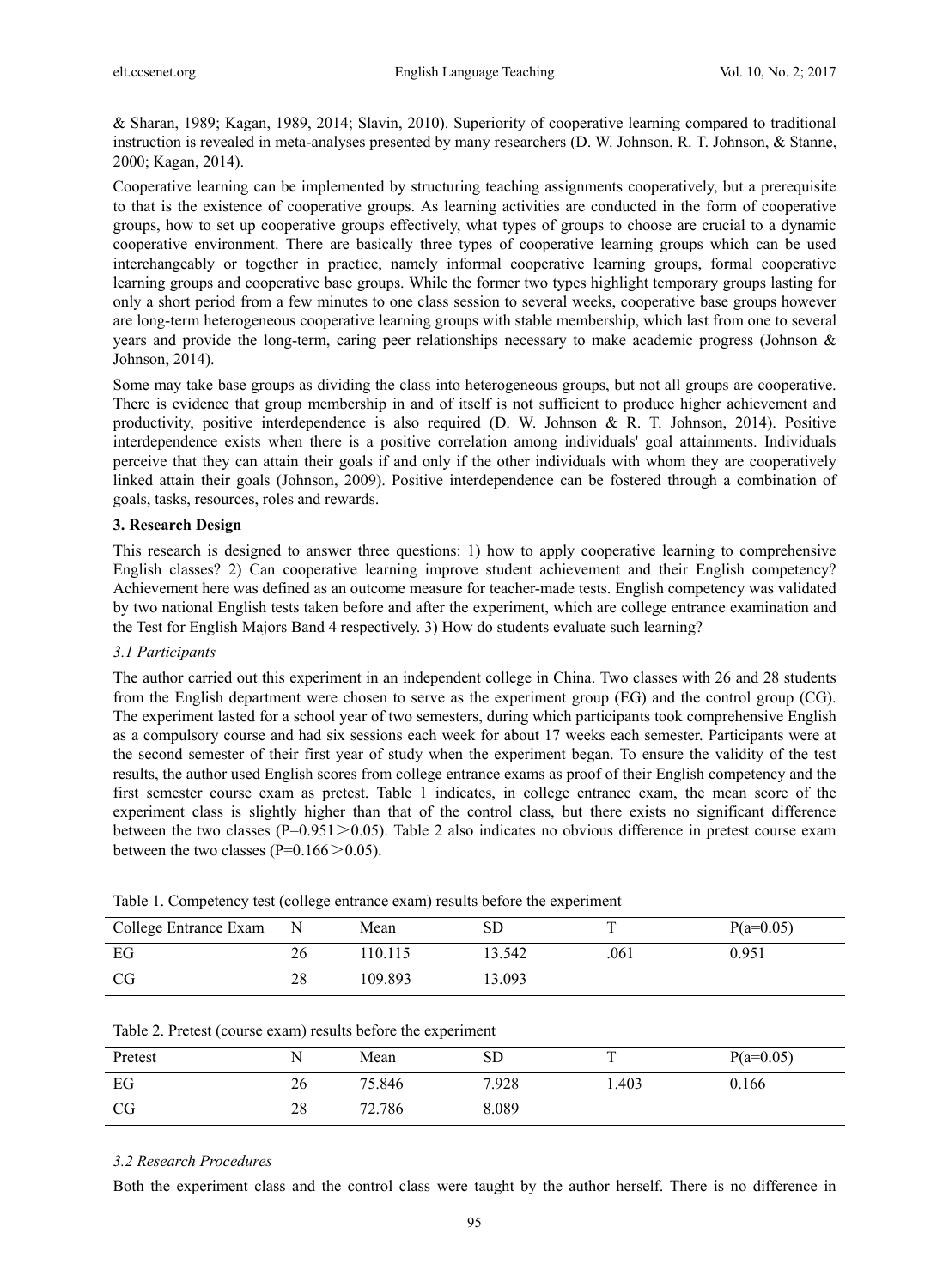teaching materials, teaching contents, teaching hours and both classes follow the same teaching procedure, starting from pre-reading, warm-up, global reading, detailed reading to after reading. For control class, instructor mainly adopts lecture teaching method and plays a leading role in giving basic facts on the theme in warm-up, analyzing passage structures in global reading and imparting grammatical points in detailed reading, while students learn mainly by listening to lectures, responding to teacher's questions, interacting with peers and conducting activities based on temporary ad-hoc groups. Experiment class on the other hand was instructed based on cooperative base groups with positive interdependence structured on purpose. At the end of the experiment, a multiple-choice test was used to evaluate their academic achievement in both classes, in addition to seperate formative assessments on their class performance. For control class, the formative assessment comprises of class attendance and individual performance on class. But for experiment class, a different assessment system was designed to facilitate cooperative learning method. At last, a 5-item questionnaire based on the 5 option scale of Likert was designed in order to learn about learners' attitude.

## *3.3 Application of Cooperative Learning to Experiment Class*

There are 26 students from the experiment class. Five heterogeneous groups of 4 to 6 students were set up based on family backgrounds, academic performance, personal interests, gender and personalities. But simply putting students into mixed-ability groups and encouraging them to work together are not enough to produce learning gains (Slavin, 1987), especially in their first cooperative group task. Additional efforts were made to structure positive interdependence by ways of positive goal interdependence, positive role interdependence and positive reward-celebrate interdependence.

In order to enhance positive goal interdependence among group members, personal support tasks were designed in the first day of class. For instance, each group is required to come up with a group name, a slogan, a banner and a logo. The task was completed with creativity and productivity as each group distinguished each other with unique features. Regardless of how it was undertaken, the process helps with cultivating positive goal interdependence by strengthening the conception of "either sink or swim together".

Further assignments were given for the purpose of folstering positive role interdependence. While discussion was going on, the teacher had a chance to observe each group for further membership adjustments. The next assignment for each group was to decide on the roles of group members, choosing from roles such as group leader who is in charge of setting up base group meetings, secretariat who keeps track of scores and rewards, researcher who collects materials and spokesperson who presents on behalf of the group. In order to motivate slackers or lazy team members, roles must rotate every week so that each member can hold accountable for due contribution. In a way that each member is assigned complementary and interconnected roles, group members are bound together through positive role interdependence.

New assessment was designed to promote positive reward interdependence. Group performance on each assignment will be scored as a whole and group members receive the same score. For major cooperative activities, the best group will be rewarded and the worst group will suffer loss of rewards. As assignments are usually divided among the groups like a jigsaw puzzle, tasks for different groups are also different. Group performances are scored from three perspectives: 1) whether the assignment is completed as required? 2) to which extent do they excel as a team and is every member committed to the work? 3) how difficult is the assigned task?

A sample teaching schedule is given based on Unit 4 of *A New Comprehensive English Course*, highlighting the subject of William Shakespeare.

### *A sample teaching schedule for experiment class*

| Pre-learning     | Groups carry out group investigations on Shakespeare, picking sub-topics ranging from<br>shakespeare's life, his hometown, his plays, poems and quotes. |
|------------------|---------------------------------------------------------------------------------------------------------------------------------------------------------|
| Warm-up          | Group spokespersons give oral presentations on their topics.                                                                                            |
| Global Reading   | Groups discuss on the structure, part division and summary of the text.                                                                                 |
| Detailed Reading | Assign five to seven long sentences to the groups and ask them to analyze and translate.                                                                |
| After Reading    | Play VOA clip What keeps works of Shakespeare so alive and prepare three questions for<br>groups to compete                                             |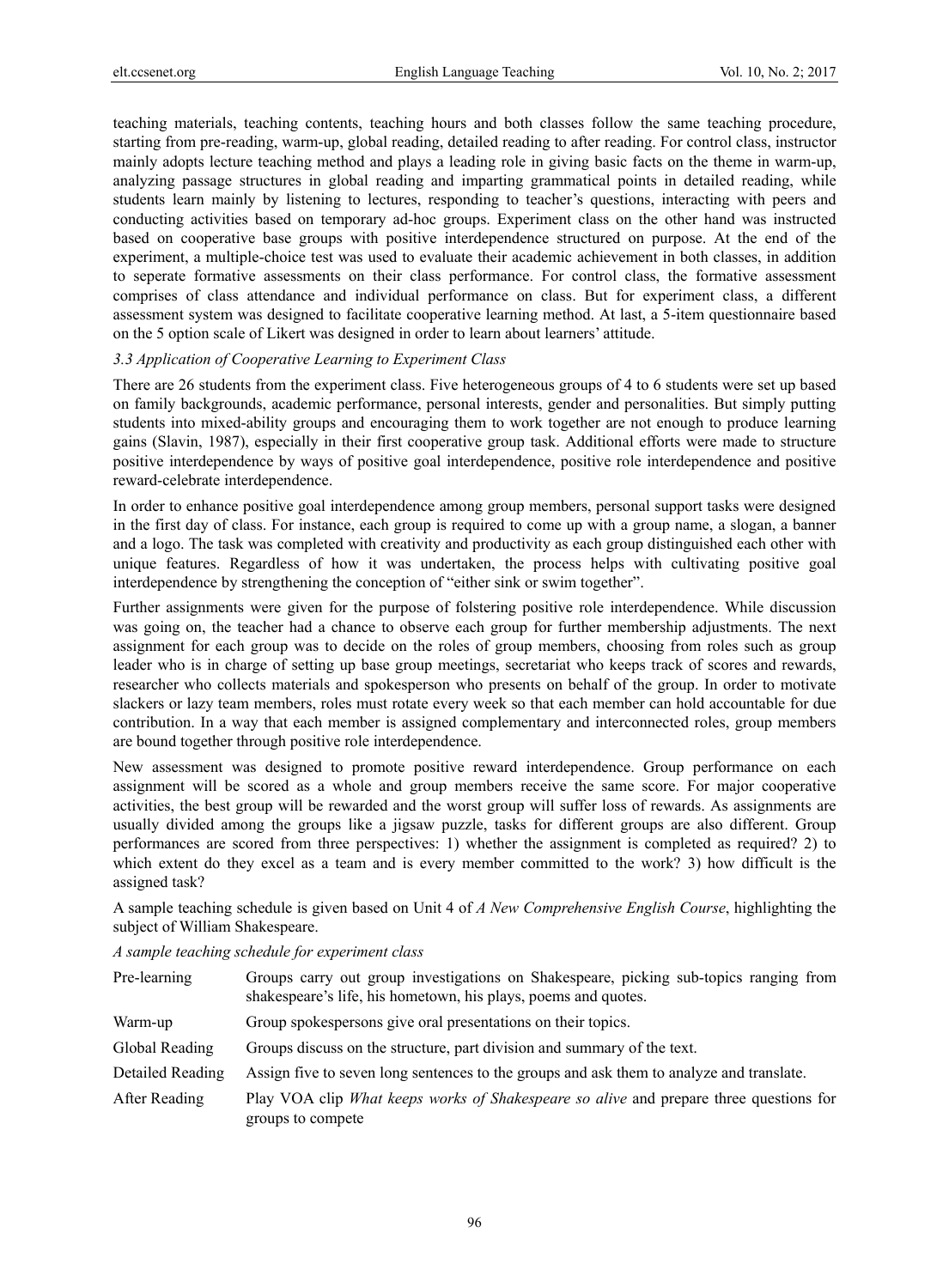## **4. Data Analysis and Findings**

### *4.1 Data Analysis on Test Scores*

Table 3 indicates mean score of experiment class in the posttest is much higher than that of control class. The significant level is  $0.041$ , that is P<.05, which demonstrates the average scores of experiment class in the posttest are higher than the control class. It shows students in the experiment class have made greater achievements over the experiment period, and cooperative learning is comparatively more effective than lecture teaching in improving students' achievement.

| Posttest  | N  | Mean   | SD    | $\sim$ | $P(a=0.05)$ |
|-----------|----|--------|-------|--------|-------------|
| EG        | 26 | 77.192 | 6.284 | 2.092  | 0.041       |
| <b>CG</b> | 28 | 73.679 | 6.040 |        |             |

Table 3. Posttest results after the experiment

Based on the findings of Table 3, the significant level is 0.206, which indicates no significant difference between the two classes in the national English competency test. The English competency tests are scored both with points and by the four catagories of fail, pass, good (high pass) and great (honors). It's found in Table 4 that students from the experiment class who passed (57%) and performed well (15.4%) in the competency test largely outnumbered those from the control class (42.9% and 3.6% respectively). Even though cooperative learning may not necessarily improve students' English competency, it seems effective on students at a higher academic level. Its effectiveness on better students requires further investigation.

#### Table 4. Competency test results after the experiment

| Test for English Majors Band 4 |    | Mean   |       |      | $P(a=0.05)$ |
|--------------------------------|----|--------|-------|------|-------------|
| EG                             |    | 59.039 | 9.310 | .281 | 0.206       |
| <b>CG</b>                      | າເ | 56.179 | 7.014 |      |             |

### Table 5. Competency test results by fail/pass/good/great

|    | Fail         | Pass         | Good        | Great |
|----|--------------|--------------|-------------|-------|
| EG | $11(42.3\%)$ | $11(42.3\%)$ | $4(15.4\%)$ |       |
| CG | $16(57.1\%)$ | $11(39.3\%)$ | $1(3.6\%)$  |       |

### *4.2 Data Analysis on Questionnaire and Interviews*

At the end of the research, a questionnaire composed of five scaling statements and one open question was designed and handed out to learn about students' attitude towards cooperative learning. Students from the experiment class were asked to rate the following statements with 5 scales (strongly agree=5, agree=4, neutral=3, disagree=2, strongly disagree=1). The statements are 1) group activities can improve my English competency; 2) group activities can improve my learning efficiency; 3) group activities can boost my interest in English learning; 4) group activities provide me with more opportunities to practice English; 5) I'm content with the current grouping; and the open question is 6) what is your suggestion regarding the current teaching?

Table 6 indicates students are more willing to agree with the positive impacts of cooperative learning on creating opportunities for practice (80%) and boosting their interests in English (56%) than its effectiveness on English competency (40%) and learning efficiency (44%). Based on the findings, English competency was least affected by cooperative learning method, which is also shown in Table 4. Effects on learning efficiency are not significant as well. But attitude towards the current grouping was somehow divided. 56% of the students agreed with the current grouping while 28% of the students did not, among which 12% strongly disagreed. Judging by answers to the last question, some student preferred not to work by group because he/she "needs more time of his/her own". Another student suggests group activities can be condensed and the teacher should lecture more on grammar points because he/she feels "the top priority is to pass exams".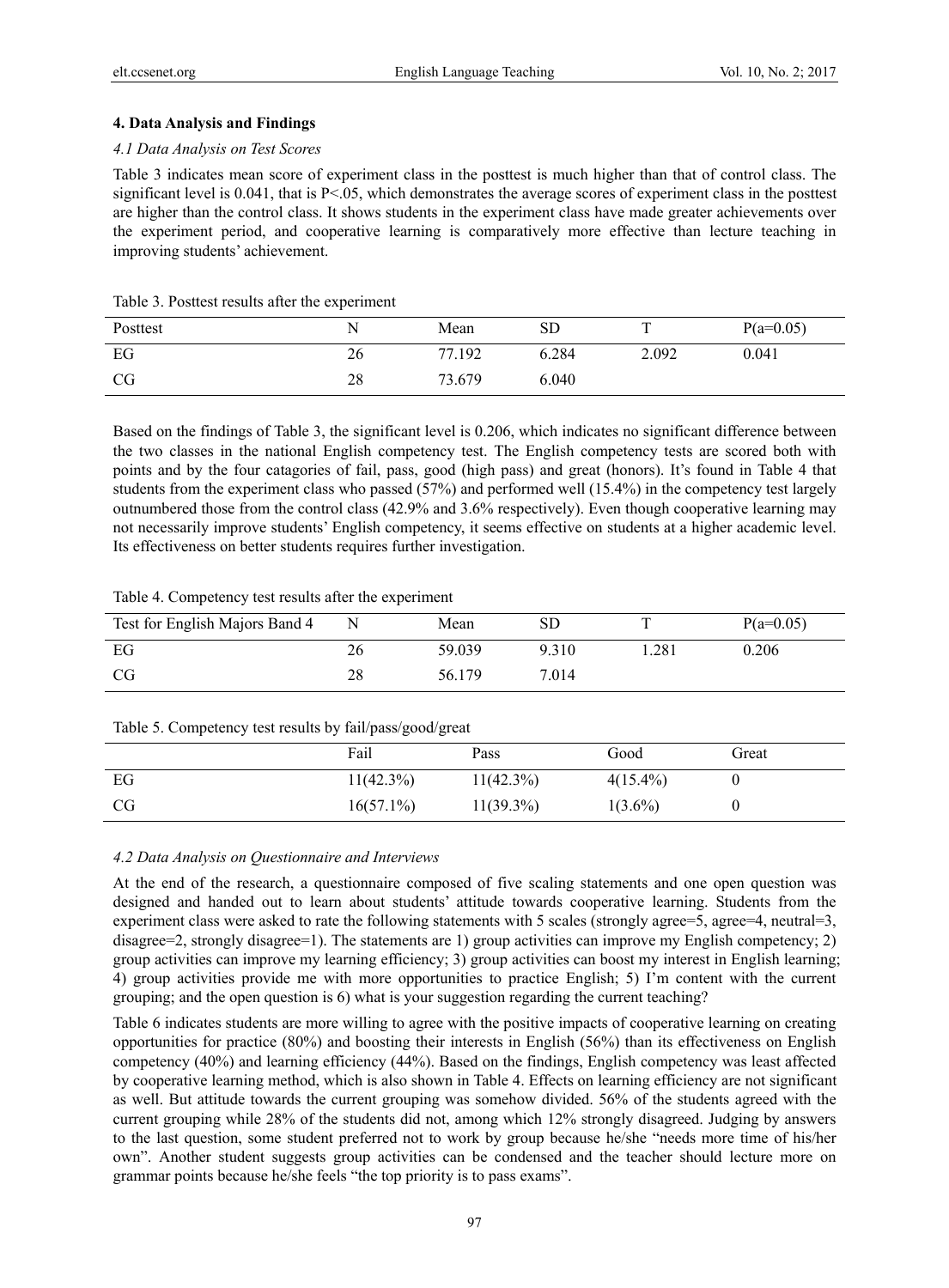| Total Number(25) | Strongly Agree | Agree  | Neutral | Disagree  | <b>Strongly Disagree</b> | Mean |
|------------------|----------------|--------|---------|-----------|--------------------------|------|
|                  | 4(16%)         | 6(24%) | 8(32%)  | $5(20\%)$ | 2(8%)                    | 3.20 |
|                  | 3(12%)         | 8(32%) | 7(28%)  | 6(24%)    | 1(4%)                    | 3.24 |
| 3                | 6(24%)         | 8(32%) | 6(24%)  | $5(20\%)$ | $0(0\%)$                 | 3.60 |
| $\overline{4}$   | 11(44%)        | 9(36%) | 4(16%)  | 1(4%)     | $0(0\%)$                 | 4.20 |
| -5.              | $5(20\%)$      | 9(36%) | 4(16%)  | 4(16%)    | 3(12%)                   | 3.36 |

Table 6. Learners' attitude towards cooperative learning

#### **5. Conclusion**

By comparing cooperative learning with lecture teaching method, this research has further proved the effectiveness of cooperative learning on students' achievement at college level. As it creates more chances for students to speak and boosts their interest in English learning, cooperative learning can help with the lack of student engagement and add to the vibes on class. However, the effectiveness of cooperative learning on improving learning efficiency and language competency is not significant compared with conventional teaching, when students who are under the pressure of passing exams actually expect individual learning and more instructions on language points from the teacher. In practice, a mixture of different teaching methods can be used to meet the objectives of the course and students' needs.

With regard to the implementation of cooperative learning, this research mainly adopts cooperative base groups and applies them to comprehensive English classes for English majors. Instead of laying emphasis on forming heterogeneous groups, this research hopes to draw the attention to the cultivation of positive interdependence in setting up cooperative base groups. In practice, it's quite challenging for cooperative base groups to do their first group assignment because back then there was little emotional bond or individual accountability among group members. Even if standard heterogeneous groups are formed, they can perform differently, some being very productive and creative while others the other way round. Groups with strong positive interdependence are more likely to prevail in cooperative environment. Positive interdependence can be cultivated through goal interdependence, role interdependence and reward interdependence. Interesting personal support tasks as icebreak activities are very helpful in the first day of class.

#### **References**

- Chen, J. P., & Zhao, J. (2014). A Study on Classroom Teaching of College English---Based on Students' Perception, *Journal of University of Shanghai for Science and Technology (Social Sciences Edition), 36*(3).
- Cohen, E. G. (1994). Restructuring the classroom: Conditions for produc-tive small groups. *Review of Educational Research, 64*(1), 1-35. https://doi.org/10.3102/00346543064001001
- Davidson, N., Major, C. H., & Michaelsen, L. K. (2014). Small-group learning in higher education---cooperative, collaborative, problem-based, and team-based learning: An introduction by the guest editors. *Journal on Excellence in College Teaching, 25*(3&4), 1-6.
- Herrmann, Kim J. (2007). The impact of cooperative Learning on Student Engagement: Results from an intervention. *Active Learning in Higher Education, 14*(3), 175-87. https://doi.org/10.1177/1469787413498035
- Johnson, D. W., Johnson, R. T., & Holubec, E. J. (1993). *Cooperation in the classroom*. Edina, MN: Interaction Book Company.
- Johnson, D. W., Johnson, R. T., & Stanne, M. B. (2000). Cooperative learning methods: A meta-analysis. Retrieved that the contract of the contract of the contract of the contract of the contract of the contract of the contract of the contract of the contract of the contract of the contract of the contract of the contract of https://www.researchgate.net/publication/220040324 Cooperative learning methods A meta-analysis
- Johnson, D. W., & Johnson, R. T. (2009). An educational psychology success story: social interdependence theory and cooperative learning. *Educational Researche*r, 38, 365. https://doi.org/10.3102/0013189X09339057
- Johnson, D. W., Johnson, R. T., & Smith, K. A. (2014). Cooperative learning: Improving university instruction by basing practice on validated theory. *Journal on Excellence in College Teaching, 25*(3&4), 85-118.
- Kagan, S. (1989). The structural approach to cooperative learning, *Educational Leadership*, (47)12-15. In R. S.